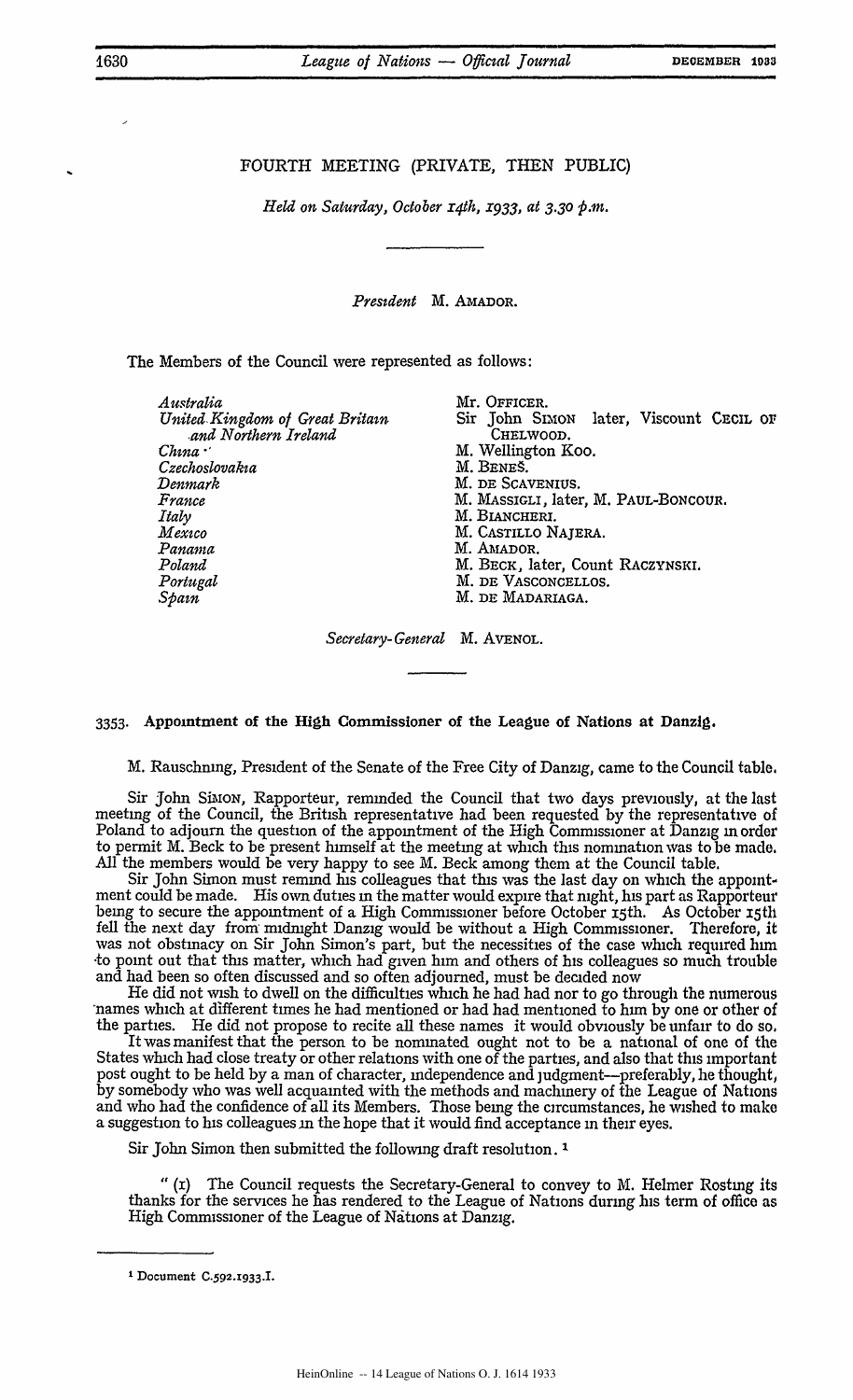"(2) M. is appointed High Commssioner of the League of Nations at Danzig for a period of three years as from The question -whether-hs term of office should be renewed will be examined **by** the Council a year before the expiry of the period of three years.

"The Council requests M. Rosting to continue in office as High Commissioner until the date on **which** the new High Commissioner enters upon his duties.

*"* **(3)** The annual salary of the High Commissioner %ill be **7z,ooo** gold francs, Arrangements concerning other expenditure relating to the post of High Commissioner. including the salaries of his office staff, travelling expenses, etc., will be made **by** the High Commissioner after consultation and in agreement with the Secretary-General.

*"* **(4)** The funds appropriated for the maintenance of this post shall, as **in** the past, be advanced to the High Commissioner **by** the Treasury of the League of Nations. The High Commissioner shall submit a monthly report to the Treasury on the use made of these funds, which shall, so far as possible, be employed **in** accordance with the general rules applied **by** the League in such matters. Advances thus made to the High Commissioner shall be repaid **in** equal parts **by** the Governments of Danzig and of Poland in accordance with the Agreement concluded on that question. The accounts of the High Commissioner shall be audited every six months **by** the Treasury of the League of Nations. **"**

He pointed out that, in the draft resolution, the name of the new **High** Commissioner was left blank, and added that the suggestion had been made-and it would, he thought, be **widely** regarded as a suggestion of much merit—that the Council should invite for the post of High Commissioner at Danzig Mr. Lester, Permanent Delegate at Geneva of the Irish Free State. **Mr.** Lester's qualifications spoke for themselves; they were known to all the members of the Council. He had been their colleague for the past three years, and had been known to many of them, not only through his work on the Council, but through the untiring services which he **had** rendered on more than one particularly arduous Council Committee.

M. **BECK** entirely shared the Rapporteur's view that the appointment of the High Commssioner for the Free City of Danzig must be approved unanimously by the Members of the Council. Unfortunately he could not support Mr. Lester's candidature.

On the other hand, there was no doubt that the question must be quickly settled, in view of the time-limit ending on October **15th,** to which Sir John Simon had referred. It was stated, however, in the draft resolution submitted to the Council that it had been the Council's intention to ask M. Rosting to continue to act as High Commissioner until the new High Commissioner should enter upon his duties. In any case, therefore, the Council would have to entrust that position to M. Rosting for a certain further period.

That being so, he would propose, in order that the Council might be able to arrive at a unanimously agreed candidature, that M. Rosting's term of office be extended for a certain period, as that would enable the Council to reach a satisfactory solution, in the preparation of which M. Beck was willing to collaborate.

M. **DE MADAIAGA** said he felt some hesitation **in** speaking on this delicate question. He was torn between two conflicting feelings. In the first place, he thought it obvious that no solution would be satisfactory unless the High Commissioner for the Free City could reckon, not merely on the acquiescence, but on the friendliness and confidence of the Government of the Polish Republic. On the other hand, he wished to say that he had had the great pleasure of serving with his colleague from the Irish Free State, Mr. Lester, not only on the Council, but on Committees of the Council whose work had been very important. He knew from that experience that Mr. Lester could certainly have given satisfaction to the Polish Government

Naturally M. de Madariaga respected whatever reasons the representative of Poland nught have for not approving that appointment, but he would have been very glad if the Council could have reached unanimity on a name so deserving of confidence as that of Mr. Lester. In any case, he ventured to express the hope that the Council might arrive at a unanimous decision as quickly as possible. He had felt bound, however, to make these few remarks, because a refusal to accept a name without any explanation might have been misconstrued.

M. MAssiGI said that, on the one hand, there had been a proposal regarding procedure and adjournment, and, on the other hand, a proposal by the Rapporteur for the immediate appointment of a High Commissioner.

As regards the question of postponement, he had and could have no views on the subject until he had heard the qualified opinion of the Rapporteur.

There remained the other proposal. A name had been put forward. M. Massigli was able to endorse every word that had been said by his Spanish colleague. There were few men **in** the League who, by their activities in the Geneva orgamsations, had acquired in so short a time and to so **high** a degree the friendship and respect of their colleagues as Mr. Lester. In the most difficult circumstances he had acted as Rapporteur on problems which **had** separated Members of the League and also on delicate minority questions. M. Massigli thought that Mr. Lester's impartiality was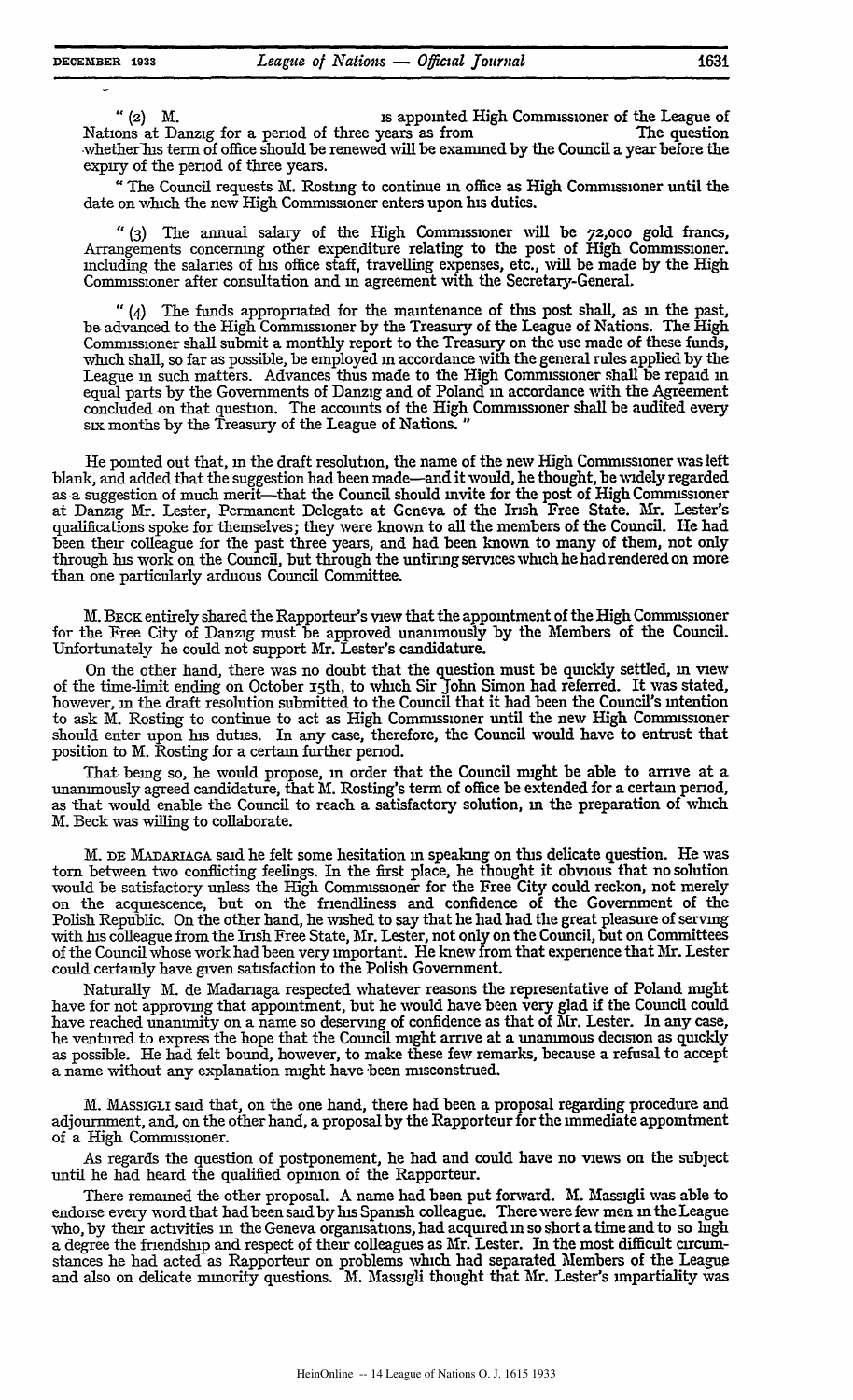known to all the Members of the Council and he therefore associated himself with the tribute which had been paid to him.

M. BiANcHERi did not wish to go into the substance of the question before hearing the Rapporteur. But, as Mr. Lester's name had been put forward and as the latter was a former colleague whom the Council had so often seen in its committees, and whose activities the Members of the Council had so often had an opportunity of appreciating, M. Biancheri thought that the point at issue could not be a personal one. He would therefore like to know the reasons for which objections were made to Mr. Lester's appointment.

Sir John. **SIMON,** with reference to the Polish representative's suggestion that the Council should deal with this situation by adjourning the decision, said that there was nothing he would like better than to agree with his friend, M. Beck, in all things as he did in so many, but he was bound to tell the Council that, in his opinion, this proposed mode of dealing with the question was not dealing with it at all.

Sir John Simon had had the privilege, as Rapporteur, of endeavouring for twelve months to find a name which would be generally acceptable. He had had a very large number of interviews, The matter had been the subject of communications not only **in** Geneva but in other capitals, and, while he hoped he had a reasonable stock of patience, the exercise of patience was not the same thing as acquiescing in an indefinite futility It was, in his opinion, a futility to adjourn this matter, especially as he did not know, and nobody knew, what conceivable reason there could be which anyone would suggest against the name of Mr. Lester.

The Council would, of course, decide as it thought fit on the proposal before it, but if there was an adjournment he must ask to be relieved of his duties as Rapporteur, because he was sure there was somebody else sitting at the Council table who felt more competent than he himself did to produce an agreed and unanimous decision. He would therefore like his colleagues to understand that he did not intend to stand in the way of the more effective handling of this matter by somebody else as from that mght.

M. **BECK** wished to point out that, **in** his first proposal, he was not envisaging a simple postponement of the question. He had proposed that the Council should take a decision requesting  ${\rm \tilde{M}}$ . Rosting to continue to act as High Commissioner.  ${\rm \tilde{M}}$ . Rosting had been quite lately congratulated by the whole of the Council on the services he had rendered, and this delay might perhaps permit of reaching a solution which could be adopted unanimously

M. **RAUSCHNING,** President of the Senate of the Free City of Danzig, ventured to express the hope that a final solution would be found. It had already been mentioned that the question of the High Commissioner's successor had been before the Council for a year past. He was in full agreement with the Polish representative regarding M. Rosting's eminent qualities, and he also agreed **in** principle to his being regarded as a candidate with a view to a prolongation of his term of office. In this case, however, the prolongation should not be provisional but should be regarded as a final solution. M. Rauschnmg therefore asked the Council to be good enough to consider making a final appointment, whether it chose Mr. Lester or M. Rosting. As regards Mr. Lester's candidature, he wished to add that the Free City would view it with satisfaction.

M. BIANCHERI wished to suggest that, leaving on one side for the moment the question of 'individuals-whether M. Rosting or Mr. Lester-and without examining the qualities and merits of each, the services rendered by M. Rosting as High Commissioner and those which might be rendered by Mr. Lester if he were appointed, the President and the Rapporteur should consider whether or not it was possible to renew the High Commssioner's term of office, and, if so, for how long.

Mr. OFFICER desired to put briefly the views of Australia in this matter. First of all, on the question of adjournment and further delay the Rapporteur had explained his difficulties and the time he had been engaged on this task, and it appeared that another adjournment would possibly, or even probably mean that at its next session the Council would be faced with the same position as to-day Therefore, adjournment might lead to no useful result. Mr. Officer would suggest, moreover, that such delays and lack of accord had a certain unfortunate echo, particularly in the more distant countries such as Australia. They received great publicity in the Press and they bred an opinion that the League found it.difficult to solve what most people in places like Australia looked upon as some of the simpler questions with which the League was faced.

As to the question of an appointment, while the Australian representative had had no experience of Mr. Lester's work at Geneva, he had heard and read much about it, and in view of his hard-working qualities, his devotion to duty and the tact he would display, as well as in view of his experience of the League, it would seem difficult, if not impossible, to find anyone more suited Therefore, he would be inclined to oppose delay and support the nomination of for the post.<br>Mr. Lester.

The PRESIDENT said that the Rapporteur considered that.a decision ought to be taken on -that day and that he was opposed to the proposal for a postponement. If the Council insisted on a postponement, Sir John Simon would be obliged to resign his duties. The President accordingly proposed that the Council should take a vote on the question of postponement.